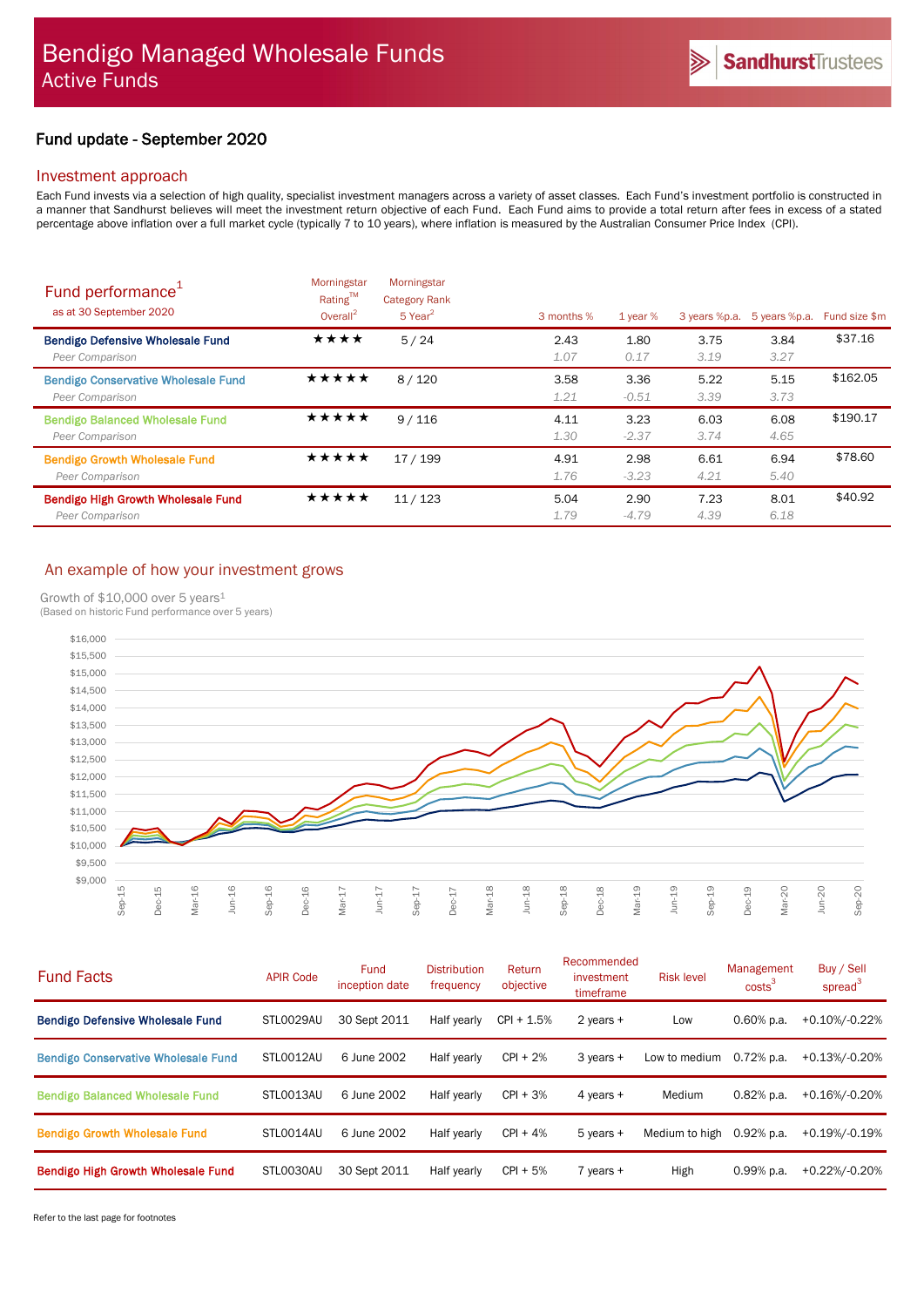Asset allocation Bendigo Defensive Wholesale Fund

| $\blacksquare$ Aust Sh | 7.1%  |
|------------------------|-------|
| $\blacksquare$ Int Sh  | 6.4%  |
| Int Sh (Hedged)        | 4.8%  |
| Property & Infra       | 0.9%  |
| $\blacksquare$ Cash    | 20.3% |
| $\blacksquare$ Int FI  | 18.7% |
| <b>Aust FI</b>         | 39.7% |
| Alternative            | 2.1%  |

### Bendigo Conservative Wholesale Fund



**Aust Sh** 24.8%  $\blacksquare$  Int Sh  $17.8\%$ Int Sh (Hedged) 13.1% **Property & Infra** 0.8% ■ Cash 16.1%  $\blacksquare$  Int FI 5.4% **Aust FI** 19.0% Alternative 3.0%

**Aust Sh** 32.7%  $\blacksquare$  Int Sh 20.9% Int Sh (Hedged) 16.8% Property & Infra 5.6% ■ Cash 13.9%  $\blacksquare$  Int FI 0.7%  $\blacksquare$  Aust FI 5.1% Alternative 4.3%

### Bendigo Balanced Wholesale Fund



### Bendigo Growth Wholesale Fund

#### Bendigo High Growth Wholesale Fund

| $\blacksquare$ Aust Sh | 34.7% |
|------------------------|-------|
| $\blacksquare$ Int Sh  | 20.8% |
| Int Sh (Hedged)        | 19.8% |
| Property & Infra       | 5.7%  |
| $\blacksquare$ Cash    | 16.5% |
| $\blacksquare$ Int FI  | 0.0%  |
| $\blacksquare$ Aust FI | 0.0%  |
| Alternative            | 2.5%  |
|                        |       |

| Unit prices                                | Application | Withdrawal |  |
|--------------------------------------------|-------------|------------|--|
| as at 30 September 2020                    | price       | price      |  |
| <b>Bendigo Defensive Wholesale Fund</b>    | \$1.10317   | \$1.09964  |  |
| <b>Bendigo Conservative Wholesale Fund</b> | \$1.08691   | \$1.08333  |  |
| <b>Bendigo Balanced Wholesale Fund</b>     | \$1.02126   | \$1.01749  |  |
| <b>Bendigo Growth Wholesale Fund</b>       | \$0.96060   | \$0.95696  |  |
| <b>Bendigo High Growth Wholesale Fund</b>  | \$1.32288   | \$1.31733  |  |

### Quarterly commentary

### **Performance**

From both a peer relative and absolute return perspective, the Wholesale suite of Funds performed strongly over the quarter. Risk assets across the board all performed strongly, with tilts to emerging markets within the growth allocation and positions in inflation linked bonds within the defensive component, both proving beneficial. The Funds exposure to gold also aided returns, as central bank quantitative easing measures boosts money supply, which in turn draws investors into exposures with finite supply such as precious metals. Active management benefited the Funds over the quarter, with strong returns experienced by Ellerston Micro (+14.6%) and Bennelong Concentrated Australian Equities (+10.5%). Looking forward, we believe the Funds are well positioned with a good mix of alpha seeking strategies through our exposure to emerging markets and small cap equities, and defensive downside protection through US treasuries, gold and currency exposure to the US Dollar and Japanese Yen.

### Economic

The first fiscal quarter of 2020-2021 was positive for risk assets. While returns were largely positive for developed world equity markets, the month of September did see higher levels of volatility return. Overall, Australian shares (measured by the S&P ASX 300 accumulation index) recorded a 5.9% rise while global equity markets (measured by the MSCI World Ex Australia hedged total return index) appreciated 6.4% over the same period. Investors have been encouraged by the scale and speed of stimulatory measures enacted by governments and central banks alike to soften the economic impacts of shutdown measures taken to slow COVID-19 transmissions.

Despite the coordinated efforts of governments around the world, higher equity valuations came under selling pressure in September. Sectors that have been the biggest direct beneficiaries of social distancing such as technology gave back some of their gains during the month of September, with market darlings such as Apple and Afterpay retracing 13.7% and 12.5% respectively. Fundamentally, many of these businesses are sound and the recent correction in their share prices are more reflective of profit taking by investors following a sharp run up rather than concerns of long-term business profitability.

In Australia, the Federal Budget release was closely watched with the government unveiling the largest ever deficit by some margin in response to the ongoing economic disruption of COVID-19. Net debt is expected to be peak at 43.8% of GDP at the end of 2023-2024 with several spending initiatives aimed at returning Australia back to trend GDP growth and lowering the unemployment rate. This is a notable increase in debt to GDP, however, it compares favourably to our overseas counterparts and with interest rates at record lows, the interest burden for the government is manageable.

Looking forward, challenges remain on the health front with recent data pointing to an increase in infections around the globe. The race to a vaccine remains and will be imperative to the recovery. The recent bout of volatility is a timely reminder of the importance of diversification in portfolios and that pragmatic risk management will be required through the various stages of the recovery.

### Do you have any questions?

For further information contact us on 1800 634 969 or visit www.sandhursttrustees.com.au